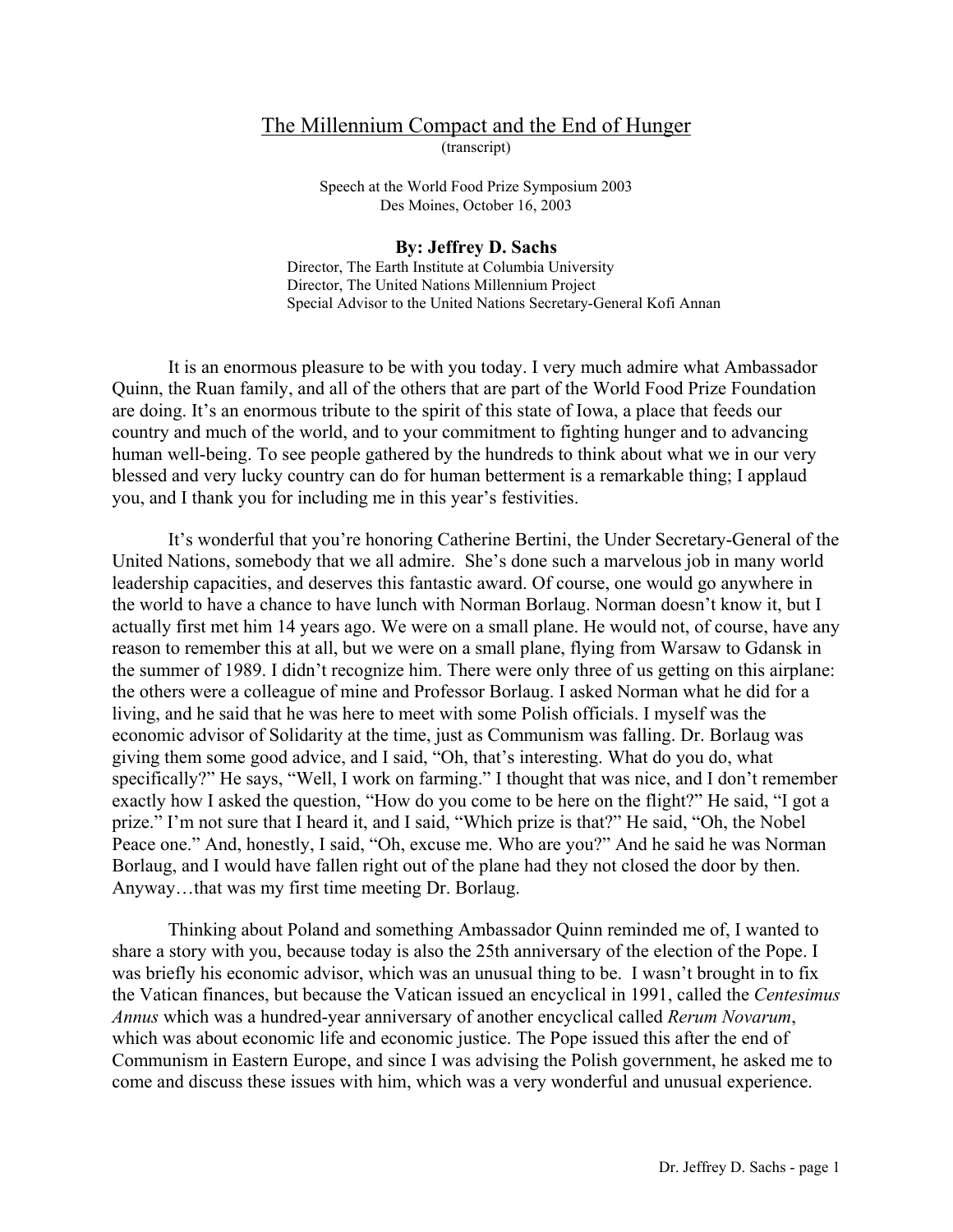Many years afterwards, as Ambassador Quinn was reminding me, I had the chance to come back to visit with the Pope, this time with Bono, lead singer of U2. The Pope gave an audience to talk about debt cancellation because he was with the Jubilee Movement; he was the world's spiritual leader of the notion of canceling the debts of the world's poorest countries so that they could have a chance to recover.

 Two things were amazing to me then. One was being introduced to the Pope again. The bishop started to introduce me, and the Pope said, "No, no. I know who he is. We've met before." I thought that was amazing because he had probably seen a billion people in the most remarkable gatherings since we had last met. He's probably seen and been seen by more human beings than any person that's ever lived.

 The other was being with Bono on this occasion and walking out of the Vatican, and we got into the back of a van and started to speed away. All of a sudden hundreds and hundreds of young people started to run after the van, which is an unusual experience, by the way. It's a little bit like those old Beatles movies, which is what it was. So I leaned over to Bono, and I said, "Bono, you know, they always do that with macroeconomists." He looked at me and said, "Yeah, right!"

 Well, all of these linkages are of a common humanity attempting to figure out how to improve a world that has too many woes and too many struggles. That's really the point of the World Food Prize, and it's the point of the United Nations Millennium Development Goals that are being featured today, especially the Millennium Development Goal to reduce hunger in the world before 2015.

 A couple of years ago, our outstanding United Nations Secretary-General Kofi Annan gave me the honor to serve as his special advisor on these international development objectives, these Millennium Development Goals. These goals are quite remarkable. They were adopted by 189 world leaders that assembled on the occasion of the Millennium Summit in September of 2000. It was the largest gathering of world leaders in history. The Secretary-General put before them the Millennium Declaration which basically said, "Let's make the new millennium better than the outgoing one, in terms of our capacity to serve our fellow human beings, avoid war, and overcome the struggles and degradation of extreme poverty."

Within that Millennium Declaration were some specific challenges:

- Challenges of reducing extreme poverty, people living on less than one dollar per day, those struggling to survive day to day.
- The challenge of reducing the proportion of the nearly one billion people on the planet who don't know where their next meal is going to come from, and who live with chronic hunger, undernourishment and all of the vulnerabilities of disease and death that accompany chronic undernourishment.
- The challenge of providing human beings with the basic dignity of access to safe drinking water and sanitation.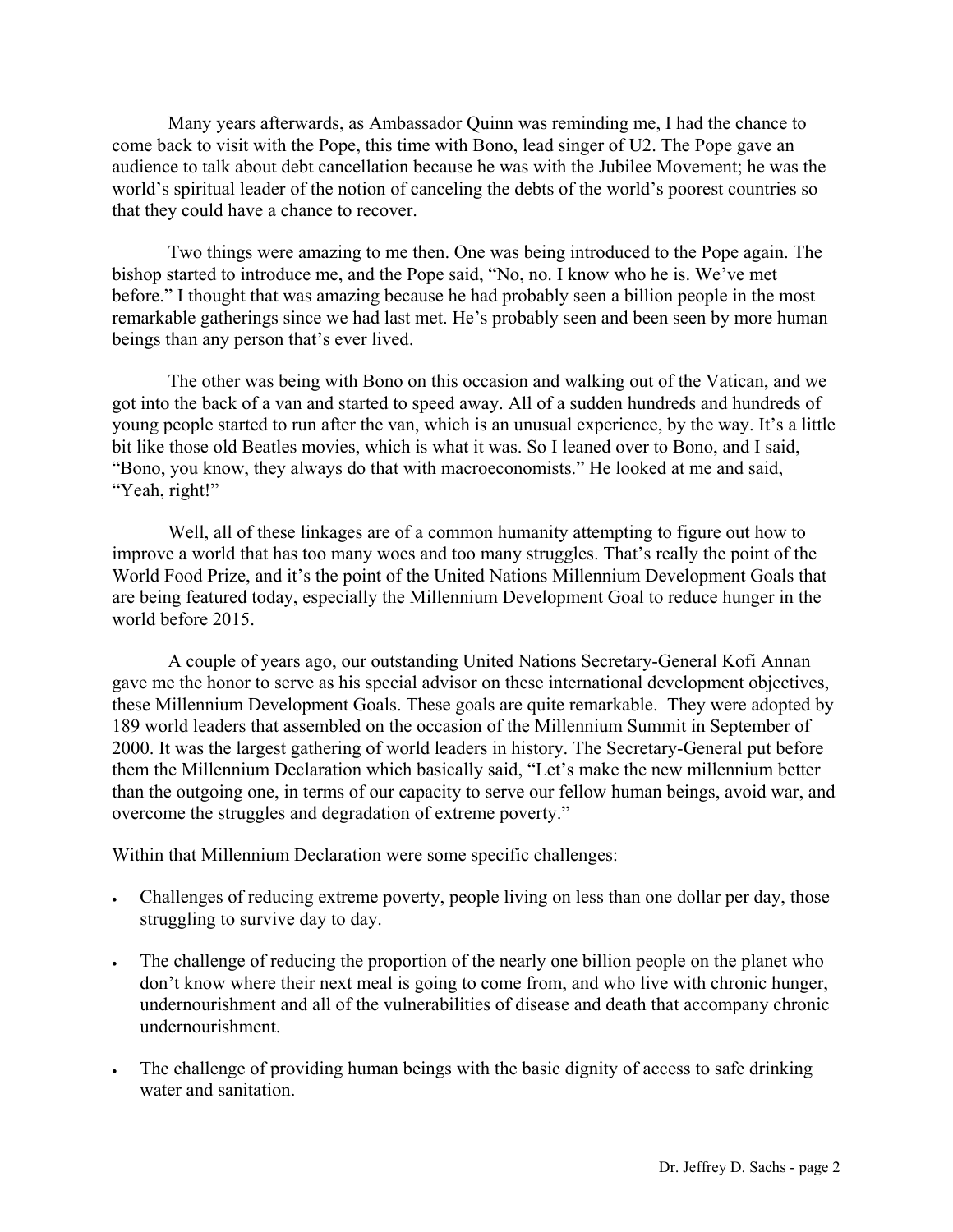- The challenge of getting an estimated 200 million children at the primary school age who are not in school to complete a primary education, which we know is a limited goal, because in our world today, there's really no chance to escape from extreme poverty without at least a secondary education.
- The challenge of fighting pandemic disease. In the middle of the greatest scientific revolution of all time, millions of people are dying of preventable and treatable diseases every year. As we talk and deliberate today, 20,000 Africans will die of AIDS, TB, malaria and other readily preventable or treatable diseases.
- The challenge of ending the rampant environmental degradation that is destroying the remaining rainforests, the habitats for literally millions of species that we'll never meet because we haven't even identified them before driving them to extinction.
- The challenge of improving the quality of life of the estimated one billion people on the planet living in slums. Most of the poorest of the poor are peasant farmers living at subsistence in remote rural areas, but a growing proportion of the poor are people living in the slums of the mega-cities of impoverished countries where people are fleeing from an even worse impoverishment in the countryside and end up living in a fringe of informality, indignity, hunger, and extreme poverty within these big cities.

 After describing those challenges, people usually say, "Well, that's all fine and good; that sounds like a task for a millennium, not possible in the 12 years left before 2015." But we're sitting in a room with Dr. Norman Borlaug and Dr. Swaminathan, two of the world's heroes who can say, "Those aren't big challenges. We've already done something like that!"

 Despairing poverty is not an impossible challenge. It is an utterly solvable challenge, given the enormous talents and knowledge, the powerful technologies, and the proven track record that we have.

When I visited India for the first time, about 25 years ago, the books I bought on the way were still saying that India was likely to face starvation by the mid-1980s. It was a hopeless case, all these books explained. Dr. Borlaug and Dr. Swaminathan were not reading, and certainly not writing, those books. They were out applying practical knowledge based on excellent science and proven experience with very good, rigorous, serious management and good, smart politics, to get a specific job done. The job was to raise food output sufficiently so that India would not be suffering from bouts of famine and disarray. Instead, 25 years later, it has become a significant agricultural exporter and a country that could see a monsoon fail last year and more or less take it in stride – something unthinkable in earlier decades or generations in that country.

 There is a great irony in the world that we're living in. Indeed, the problems are huge, and the amount of pain that is experienced daily as a result of poverty and all that it brings in its wake is enormous, perhaps so much so that I feel our leaders in this country are even too scared to look at it in the face. Yet the irony is that these are utterly solvable problems and even utterly solvable on the timetable that the United Nations set in the year 2000.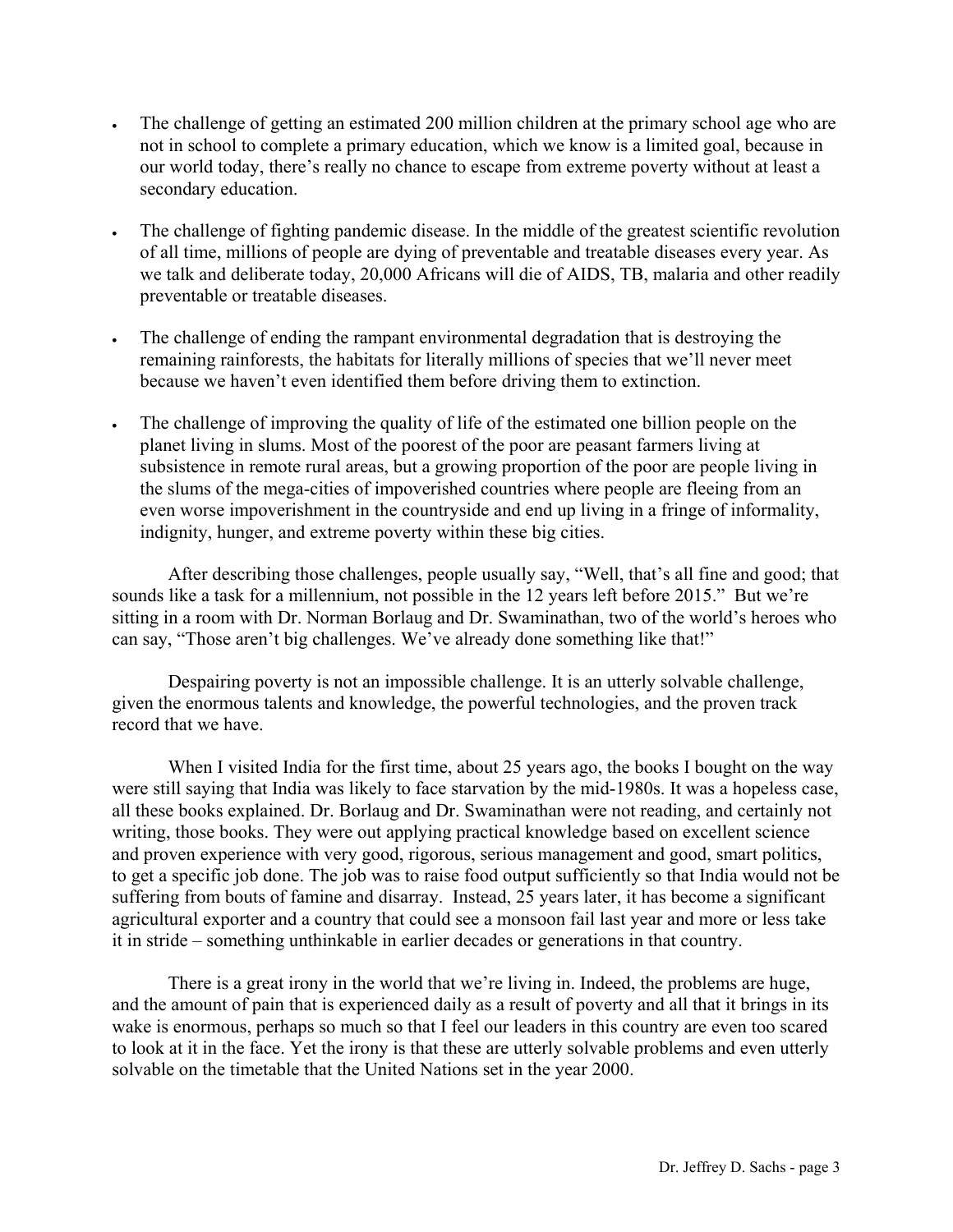Now the bad news: of course, we're completely off-track to achieve any of it. These are not goals that take care of themselves. These are not challenges that are met and achieved by the miracle of the market. It's like the old joke, "How many economists does it take to change a light bulb? None – the market will do it for you!" Actually, you need someone to change the light bulb. You need someone to help to fight the diseases. The diseases don't get fought on the basis of goodwill and good wishes. They get fought by applying immunizations and appropriate medicines and even simple technologies, such as anti-malarial bed nets, in appropriate places at appropriate times. These things don't happen by themselves, and we are not achieving what we have promised to achieve. We will not stand a chance of achieving it, unless we set our minds to achieving it.

 After working for 25 years in dozens of the poorest countries in the world, I'm convinced that the biggest obstacle we face is the fear to look squarely at these problems. We feel that if we really were to take on the challenge of world hunger, were we really to take on the challenge of fighting AIDS or malaria, somehow our comfort levels in this country would be dissipated; we'd be drawn down into poverty because the challenges are just too big. I find that as a country, it's almost as if we walk by... You know those nights when you're walking by and a beggar or panhandler is on the side and you don't want to stop – it seems a little dangerous anyway – so you turn as if you don't see them, and you keep going forward. Well, that's fear, and it's often understandable. That's the kind of fear I fear our country is living in right now. Too big to touch, too hard to handle – let's give speeches but not really solve the problems. Let's be sure to say that we care, but let's not do the analysis, let's not do the heavy lifting that would be required to actually change the state of affairs.

 But the fear is so shockingly misplaced that it's my greatest anguish everyday. The reason it's so incredibly misplaced is that we have lost sight of how rich and capable and powerful we are to address these challenges with our technologies. We believe that those challenges would be 20 or 30 or 40 percent of our incomes; they would suck us down. We don't understand how practically addressable these problems are. Let me tell you why they're straightforward to address.

 There's one great piece of good news. Thanks to people like Dr. Borlaug and Dr. Swaminathan, thanks to the science that they were empowered by, thanks to the very real truths of market forces, which can't change the light bulb by themselves but can stock a store full of light bulbs when you need them, thanks to the real power of good economics, the U.S. leadership in creating a global economy that we weren't afraid of but that we welcomed and helped to create, thanks to science that we helped to develop right here with high-yield varieties, which were taken to Mexico, taken to East Asia, brought to India – thanks to all of that, the world has made immense advances over the past half-century.

 A half-century ago it would not have been possible to think about ending extreme poverty in the world. There were too many poor people, including India grappling with chronic famine, and impoverished China – two countries that alone constitute 40% of the world's population. With all the rest of the poverty around, it really was too much to take on.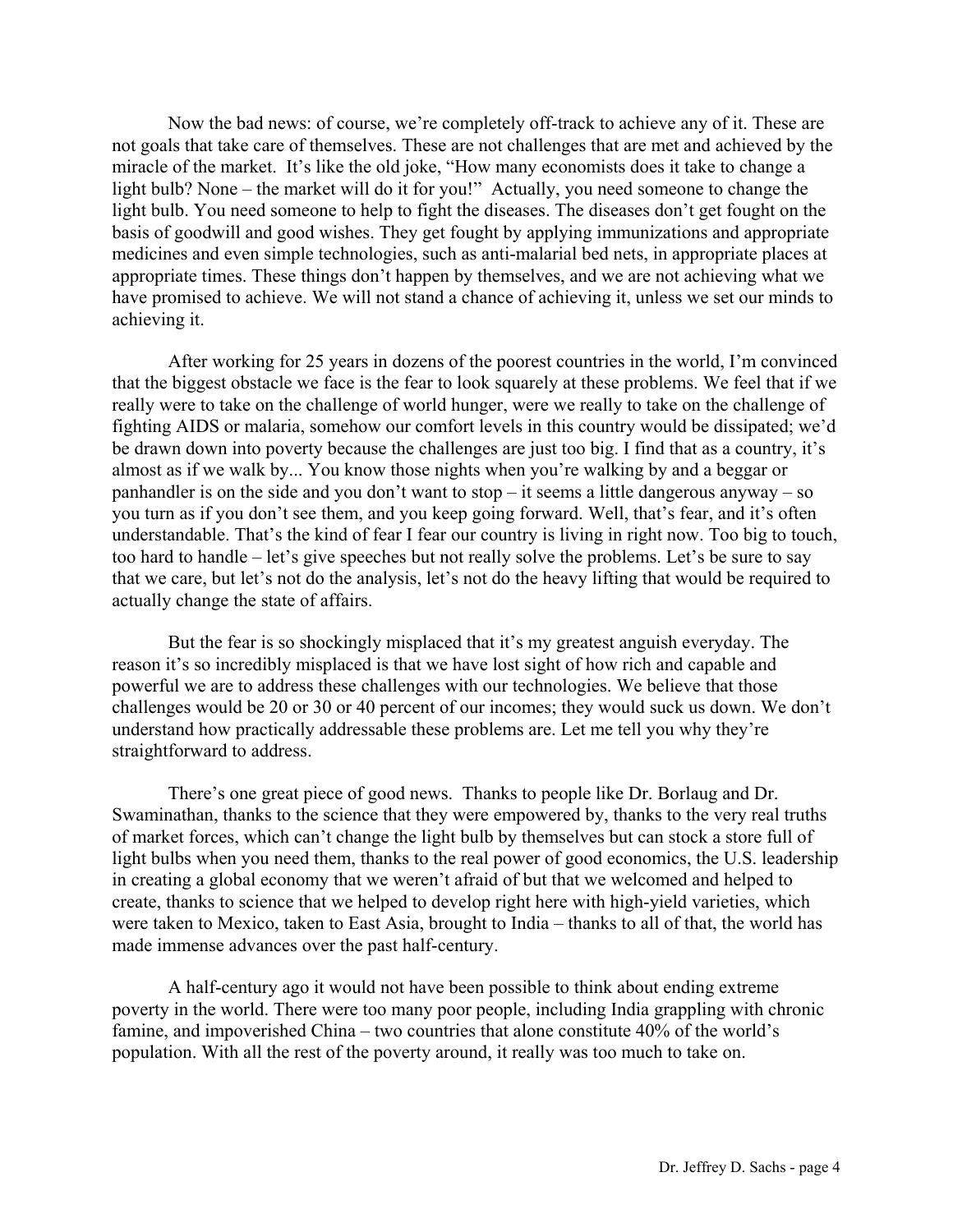But the progress is real, and it's remarkable. China is on a wonderful track now. With its Green Revolution, with its dramatic surge of food productivity, and finally with the opening of its economy and society to the outside world under Dung Shao Ping starting in 1978, China has had indeed the fastest economic development in the history of the world. We don't have to worry about China as an impoverished country. I'd like to add, parenthetically, that we don't have to worry about China as a rich and powerful country either, because they will be our friends if we're not too scared to let that happen also.

 Similarly, India is on the rise. Although it started a bit later and its economy was tied up in knots by bureaucratic restrictions, that bureaucracy didn't stop the Green Revolution. Even the bureaucracy started to change a little over a decade ago, and India, which I visit several times every year, is now one of the most economically dynamic places on the planet. Although poverty is still a tremendous problem, economic growth of 6% per year is changing things quickly.

Well, you look around the world – we've made a lot of progress. But what we need to understand is that this wonderful progress is a sign of what can be accomplished everywhere, but it is no guarantee that it is being accomplished everywhere. In the midst of this scientific and technological revolution, and in the midst of an expanding global economy, nevertheless at least one out of every six people on the planet is fighting for survival right now, in the depths of extreme impoverishment.

 Most of Sub-Saharan Africa has not had its Green Revolution, and already under pressures of disease, of debts that we did not see fit to release, of tremendous geographical difficulties of being in remote landlocked, often mountainous, often highly vulnerable climates in large parts of Sub-Saharan Africa, hundreds of millions of people are struggling for survival today, unrelieved by any miracles of the market.

 On top of it all, into that already profound humanitarian crisis came the visitation of AIDS, came the resurgence of malaria as the traditional drugs stopped working, came the resurgence of tuberculosis on the back of the AIDS pandemic, came the millions of children still dying of respiratory infection because they're condemned to use unsafe fuel wood for cooking, rather than modern and safe methods of indoor cooking.

 Africa is dying. The diseases, the impoverishment, the depletion of soil nutrients that Pedro Sanchez is alerting us to more than any other person in the world, are taking a dramatic toll. In the last 20 years, the poorest region of the world has not only *not* caught up, as China and India are now doing, not only did it *not* make even *slow* progress, but it experienced two decades of disaster. Living standards are falling, food output per capita is declining, life expectancy is plummeting on the back of the pandemic diseases, and of course this creates an environment that no investor would even take a second look at. All this proves that it's possible for a whole sub-continent of 700 million people virtually to fall off the face of the planet with not so much as a ho-hum in our daily newspapers.

 Markets will not come to rescue these people, because there's no market force there. When people are impoverished, when they're not even generating enough to stay alive, they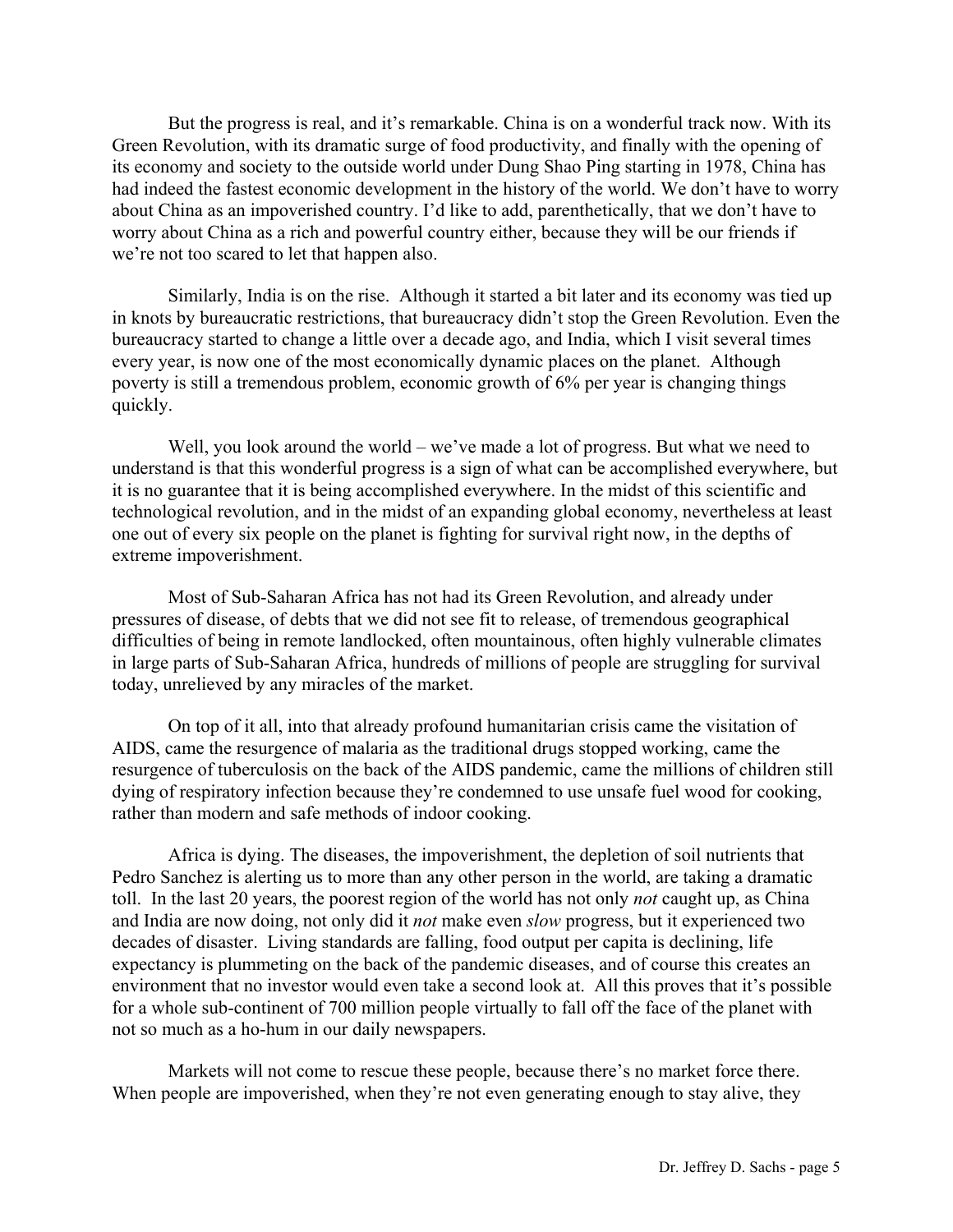don't have enough to buy our goods. Without that, no smart businessman even turns that direction. You can't leave this to the marketplace.

 There are other parts of the world, though none with the scale of Sub-Saharan Africa, where the combination of geographical distress, remoteness, difficult climates, and history have conspired to leave people trapped in a downward spiral of poverty, disease and degradation. They include central Asia, Afghanistan (not just because of the Taliban but because of the extreme difficulties of economic progress in remote and landlocked places of that region) the Andean region, a region that I love but is utterly neglected by our country now. Take Bolivia, for example: a country that struggled with economic development and democratization for 25 years, battles the demons of impoverishment, dispossesses hundreds of thousands of people by cutting up their coca crops destined for U.S. markets because the U.S. has asked it to – only to find itself utterly abandoned by this country as its cities burn in riots, as desperately poor peasants come to protest their impoverishment, thinking that somehow it's something that their government can solve, when it is nothing that can be solved by that country alone.

 Our world is one of progress juxtaposed with a downward spiral of desperation that doesn't stop on its own. We need to come to have some understanding, some self-regard for our own humanity, some more penetrating insight into what's going to really make a safer world for the United States, one freer of disease, state failure, mass unwanted migration, and a growing proportion of the world where Americans dare not travel because it's too dangerous.

 The beauty, ladies and gentlemen, is that we as the United States actually said we'd do it, and I know that if it's up to the people in this room, we will do it. We said we'd do it in September 2000 at the Millennium Assembly, we said it in Monterey, Mexico, with the Summit on Finance for International Development, we said it at the Johannesburg World Summit on Sustainable Development, we said it at innumerable G-8 summits. It isn't right, or wise, for the rich to turn their backs on the poor and believe that we can live in a world of mass, unnecessary death by the millions and not pay a price by demeaning human life so dramatically. Fundamentally, we are saying that human life doesn't count, and that puts every one of us and every one of our children at risk.

 Now, just a little bit of the economics that's a little bit shocking. We could solve these problems, ladies and gentlemen, truly, for less than one penny out of every dollar of our income. We could bring a billion people out of extreme poverty, we could save millions of lives every year for decisively less than 1% of our income. But we're too afraid to look at it.

 I chaired a commission for the World Health Organization in 2000-2001, which was charged with actually doing the cost analysis. What would it really take to address AIDS? What would it take to address acute lower respiratory infection, childhood immunization, micronutrient supplementation, emergency obstetrical care to save the half a million mothers that die in childbirth in the impoverished countries these days because there's no doctor? How much would it cost?

 Once you look at the numbers, you realize we're throwing away lives for pennies. A dose of anti-malarial quinine can save a life for a few cents, and yet many times I have been in a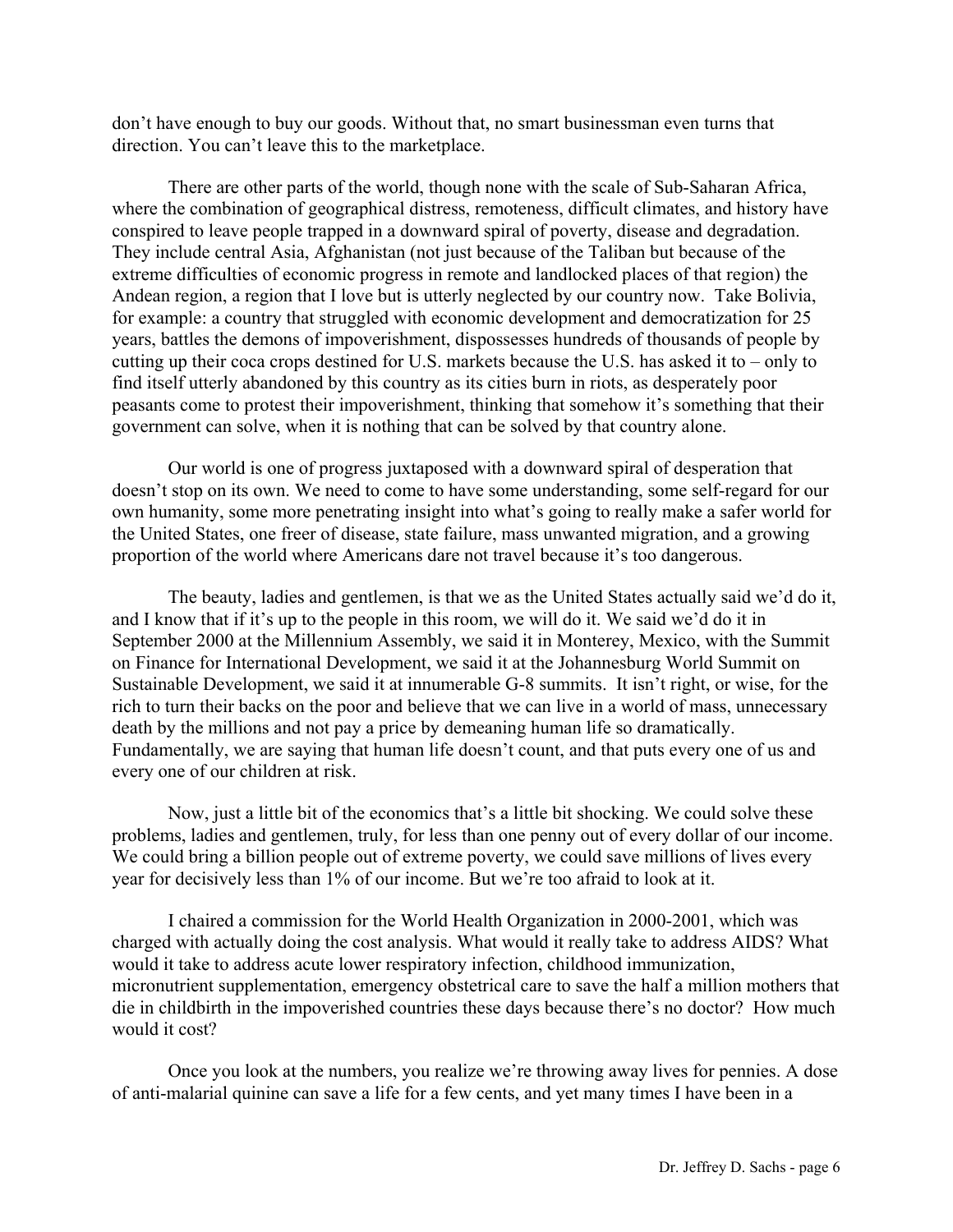village in Malawi or Uganda or Ethiopia, to be told that the mother took the child to the clinic, but there was no quinine there – because the state system can't afford it.

 In the Commission, we added the costs, we added in generous margins for management, for improved salaries of doctors and nurses so that they wouldn't all go to the United States or Europe. Africa's exporting its few doctors to our hospitals and our cities, so we included higher wages in the costing. We included computer systems so that there can be logistic supply and referrals and other things that are part of a normal and decent basic health system. We included clinics with drugs in them and basic diagnostics.

 When you look at it, ladies and gentlemen, it turns out to be absolutely unbelievable. It turns out that for around \$25 billion from the whole rich world, combined with the efforts from the poor countries themselves, it would be possible to extend 49 basic life-saving and lifeextending interventions to fight those diseases to at least two thirds of the population of the poorest countries. Our world-class epidemiologists from the London School of Hygiene and Tropical Medicine estimated that doing this would avert eight million deaths per year. Think about it! We're fighting a war on terror that took 3,000 on September 11 – one of the most shocking events of modern history. Yet *every single day* at least 3,000 African children die of malaria. The count is probably has high as 9,000 – every single day! We haven't lifted a finger to do anything about it, nothing except speeches like the one I'm giving, which won't change anything unless it helps us together to do something.

 It's fair to say that the world's leading experts on hunger issues are assembled in this room, not in hyperbole but in an absolute, literal sense. They've identified key interventions that can change the amount that a poor African household is producing, from one ton per hectare per year – not enough to feed a family and probably not enough to survive the visitation of an infectious disease – to three or four or five tons per hectare. This can be done with good agronomic practices, improved application of fertilizers, agroforestry, water management, and other things that you've all pioneered – standard practices that don't reach the poorest of the poor because they can't afford them.

 The World Bank once said, "We'll make markets work. Let's cut the fertilizer subsidies." So the fertilizer subsidy was cut, and lo and behold more people died. Fifteen years later, they say, "Let's try something different."

Well, this time, let's try investing in the needs of the poorest of the poor – not giving them lectures about tightening their belts, but helping equip them with what they need to stay alive, to keep their children healthy, to enable their children to go to school, to enable the children to survive so that mothers and fathers stop choosing to have six children but feel that it's safe to have two, thereby stopping the rampant spiral of population exploding. Saving children doesn't cause a population explosion. Saving children makes it safe for families to have fewer children.

 What we're doing in the UN Millennium Project is not theory, not an argument about the miracles of the market, not rhetoric, but asking what poor people need specific to their locations